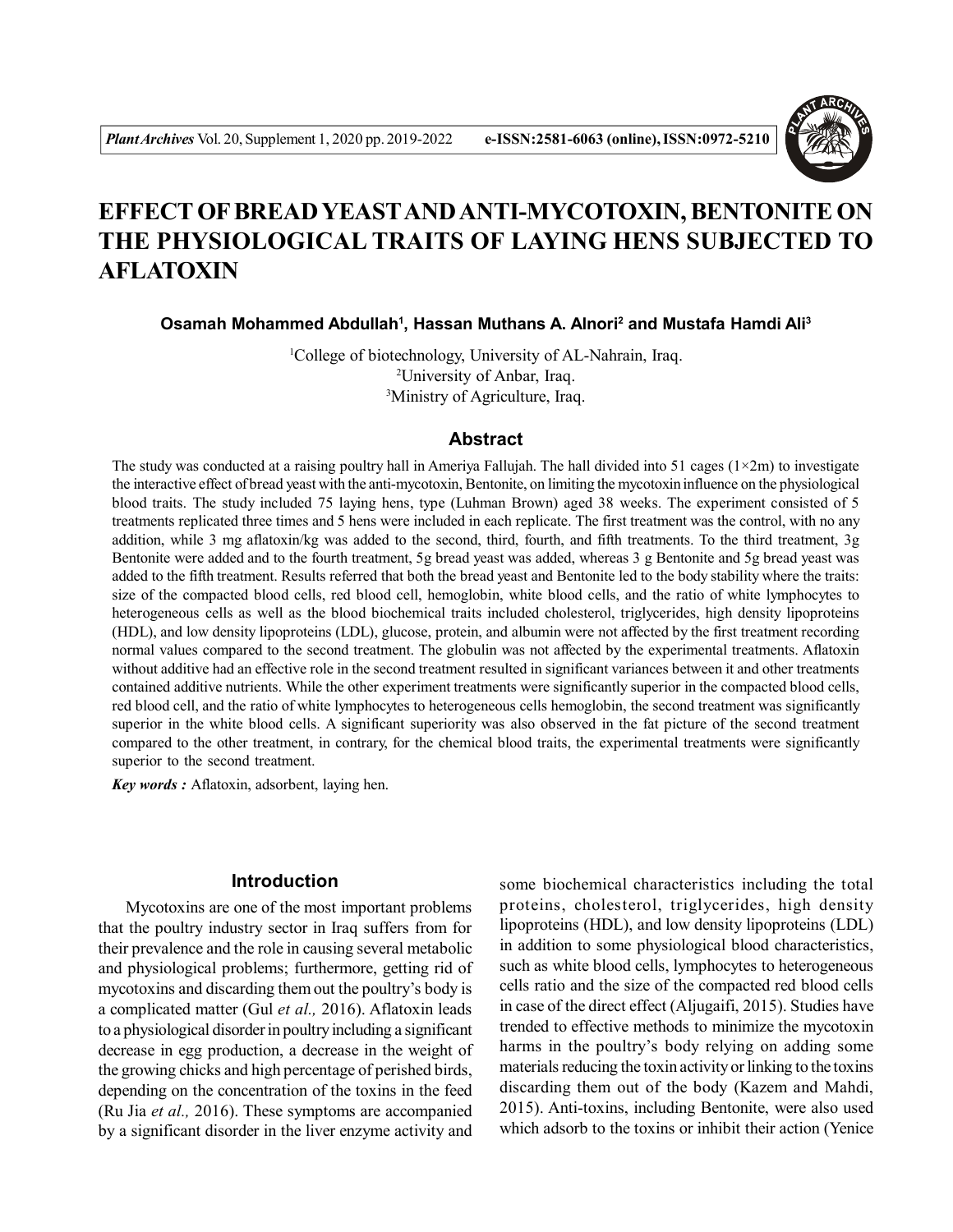*et al.,* 2015) and do not allow the body cells to absorb them. There are two types of aflatoxin infections, first that sharp one where the poultry bird is subjected to high levels of toxins within a short time causing a major harm that may end with death, second in which the poultry bird is undergone to low levels of mycotoxins for a long time that significantly affects the body cells ending with the bird mortality accompanying damages in body organs especially the liver, liver ducts and intestinal villi (Prasai *et al.,* 2018). So the study was conducted.

Having the previous research reviewed and using the mycotoxin concentration  $3$ mg.kg feed $^{-1}$ , the study was conducted to investigate the physiological performance of 5 laying hens (Lohman) aged 38 weeks for 10 weeks.

## **Materials and Methods**

#### **Mycotoxin**

The isolation taken from the fungus *Aspergillus flavus* was used that was supplied by the Unit of Shared Diseases / College of Veterinary Medicine/ University of Baghdad and the Ministry of Science and Technology/ Branch of Food Safety. The method of Shotwell et al (1966) modified by West *et al.*, (1973) and AL-Warshan (2006) was followed using rice as a media for producing aflatoxin B1. The aflatoxin levels in the sample extracts were measured using the Enzyme-Linked Immuno Sorbent (ELISA). The extracts were prepared by grounding 5g of rice then, 25 ml of methanol 70% was added with stirring for three minutes. The extract of each sample was filtered with filter paper type Whatman No.1. The aflatoxin was calculated according to the procedure recommended by the company that supplied the aflatoxin kit.

## **The field experiment**

The study experiment was conducted at halls of raising poultry (sized 60 x 12 m) in Ameriya Fallujah province/ Anbar govern. The hall contained 15 cages of  $1\times 2$  m in size. The lighting duration was 16 hours light + 8 hours of darkness. The hens were fed on feed containing 2700 calories/ kg of metabolizable energy and 15.5 % protein according to the nourishment system of 125  $g$ / hen using 5 kg- hanging cylindrical feeders. Water was provided throughout the day using inverted founts with a capacity of 5 liters. The study involved 75 laying hens aged 38 weeks distributed among 5 treatments replicated three times where each experimental unit consisted of 5 hens. The five treatments included:

- 1. First treatment: Control (with nothing added)
- 2. Second treatment: Adding 3mg aflatoxin/kg
- 3. Third treatment: adding 3mg aflatoxin/kg + 3g

Bentonite/ kg

- 4. Fourth treatment: adding 3mg aflatoxin/kg + 5g bred yeast/ kg.
- 5. Fifth treatment: adding 3mg aflatoxin/  $kg + 3g$ Bentonite/ $kg + 5g$  bred yeast/ $kg$ .

Medical syringe of 5 cc was used for drawing blood samples from the wing ulnar vein and collected in two test tubes first was free of the anti- clotting EDTA for performing the biochemical blood tests including, cholesterol, triglycerides, total protein, albumin, globulin, high-density lipoproteins, low-density lipoproteins, and glucose while the second test tube contained anti - clotting EDTA to be used for the full blood picture tests, including the size of the compacted blood cells, hemoglobin, white blood cells, and the ratio of white lymphocytes to heterogeneous cells. The study was carried out according to the completely randomized design (CRD) and the data were collected and analyzed using version 9.1 of the software SAS (SAS 2004). The significance of differences among means was tested relying upon Duncan's Multiple Range Test at the two significance levels 0.05 and 0.01.

## **Results and Discussion**

Table 1 shows the significant superiority of the treatments  $T_s$ ,  $T_4$ ,  $T_3$ , and  $T_1$  compared to the treatment  $T<sub>2</sub>$  in the traits compacted blood cells, hemoglobin, and red blood cells. On the other hand, the treatment  $T_2$  was superior to the other treatments in the number the white blood cells and the ratio of lymphocytes to heterogeneous cells. The reduction in the number of the red blood cells of  $T_2$  may be due to the toxin effect of aflatoxin on the intestinal wall that reduced the iron absorbed through the intestine that reduced the hemoglobin and red blood cells, or due to the effect of aflatoxin on the hematopoietic cells in the bone marrow that consequently reflects negatively on all the former indicators (Aljugaifi, 2015). All treatment used in the experiment enhanced the number of the red blood cells due to their role in preventing the negative effect of aflatoxin where the yeast played an important role in reducing the potential effort on the hen body caused by aflatoxin that may be due to the bread yeast content of nutrients including the polysaccharide in the yeast wall reducing the aflatoxin effect. An increase in the number of the white blood cells as well as the ratio of ratio of lymphocytes to heterogeneous cells were observed in table 1 as a results of  $T_2$ , which may be due to subjecting the hens for a long- time stress of aflatoxin that resulted in the  $T_2$  superiority (AL-Warshan, 2006).

 GUL *et al.*, (2016) referred to the role of Bentonite in decreasing the aflatoxin activity through adsorbing the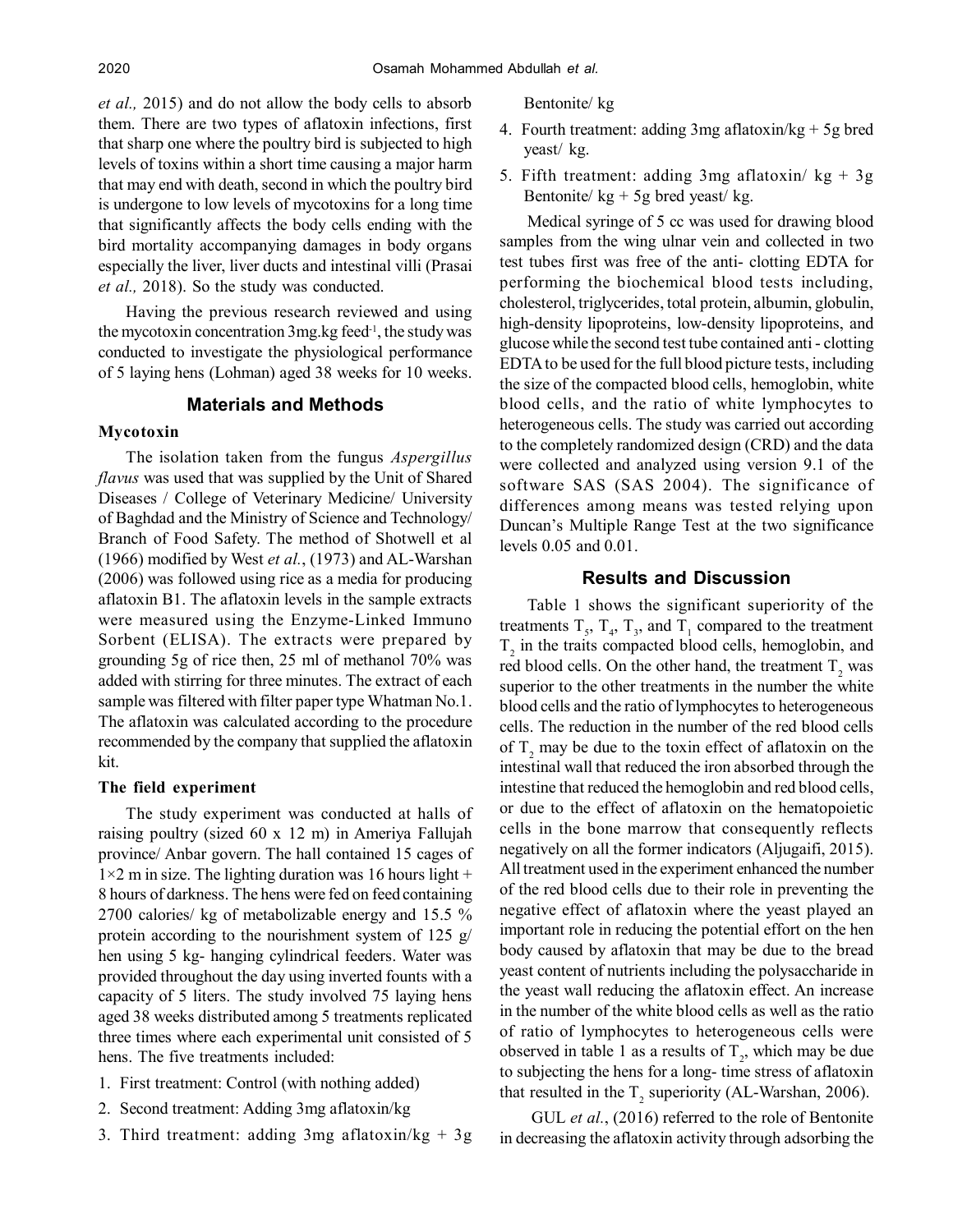Effect of bread yeast and anti-mycotoxin, Bentonite on the physiological traits of laying hens subjected to aflatoxin 2021

| Capacity                          |                   |        | Transactions |                 | Average | <b>SEM</b> | Level of |              |
|-----------------------------------|-------------------|--------|--------------|-----------------|---------|------------|----------|--------------|
|                                   |                   |        |              |                 |         | quality    |          | significance |
| Size blood call Stacked           | 34.6a             | 28.6B  | 33.3a        | 34.6a           | 32.3a   | 32.7       | 1.87     | 0.01         |
| Hemoglobin                        | 10.5a             | 8.56B  | 10.2a        | 10.5a           | 6.73Ab  | 9.90       | 0.651    | 0.05         |
| White blood cells                 | 4900 <sub>b</sub> | 10333A |              | $5066h$   4700b | 5366b   | 6073       | 733      | 0.01         |
| Red blood cells                   | 2.9a              | 2.20B  | 3.1a         | 3.11a           | 3.09a   | 2.88       | 0.512    | 0.05         |
| Proportion heterogeneous lymphoma | 1.79b             | 6.97A  | 2.08b        | .82b            | l.48b   | 2.83       | 0.738    | 0.01         |

**Table 1:** Effect of experiment coefficients on cellular blood traits.

a, b, c: different characters within a row indicate significant differences between the coefficients at a significant level (P $\leq$ 0.01) and (P $\leq$ 0.05). Transactions: T<sub>1</sub>: control, T<sub>2</sub>: 3 milligram of aflatoxin poison, T<sub>3</sub>: Yeast 5 g + 3 milligram of aflatoxin poison, T<sub>4</sub>: Bentonite 3 g +3 milligram of aflatoxin poison,  $T_s$ : Yeast 5 g + Bentonite 3 g + 3 milligram of aflatoxin.

**Table 2:** Effect of experimental coefficients in the image of fat in the plasma of white chicken.

| Capacity     |                    |        | Transactions |        | Average | <b>SEM</b> | Level of |              |
|--------------|--------------------|--------|--------------|--------|---------|------------|----------|--------------|
|              |                    |        |              |        |         | quality    |          | significance |
| Cholesterol  | 271 <sub>b</sub>   | 300a   | 219dc        | 243c   | 210d    | 248.6      | 20.0     | 0.05         |
| Triglyceride | 750b               | 1012a  | 671bc        | 655bc  | 599c    | 737.4      | 68.1     | 0.05         |
| <b>HDL</b>   | 22.3 <sub>bc</sub> | 28.2a  | 23b          | 18.6c  | 19c     | 22.22      | 2.97     | 0.05         |
| <b>VIDL</b>  | 248.8b             | 271.8a | 196cd        | 224.4c | 191d    | 226.38     | 13.7     | 0.01         |
| <b>LDL</b>   | 150b               | 202.4a | 134.2bc      | 131c   | 19.8c   | 147.48     | 17.03    | 0.01         |

a, b, c: different characters within a row indicate significant differences between the coefficients at a significant level (P $\leq$ 0.01) and (P $\leq$ 0.05). Transactions: T<sub>1</sub>: control, T<sub>2</sub>: 3 milligram of aflatoxin poison, T<sub>3</sub>: Yeast 5 g + 3 milligram of aflatoxin poison, T<sub>4</sub>: Bentonite 3 g +3 milligram of aflatoxin poison,  $T_5$ : Yeast 5 g + Bentonite 3 g + 3 milligram of aflatoxin poison.

|  |  | <b>Table 3:</b> The effect of experiment parameters on the biochemical blood traits of blood plasma in laying hens. |  |  |  |  |  |  |  |  |  |  |  |
|--|--|---------------------------------------------------------------------------------------------------------------------|--|--|--|--|--|--|--|--|--|--|--|
|--|--|---------------------------------------------------------------------------------------------------------------------|--|--|--|--|--|--|--|--|--|--|--|

| Capacity |       |                   | <b>Transactions</b> |       | Average | <b>SEM</b> | Level of |              |
|----------|-------|-------------------|---------------------|-------|---------|------------|----------|--------------|
|          |       |                   |                     |       |         | quality    |          | significance |
| Glucose  | 247a  | 145b              | 220a                | 206a  | 206a    | 3.73       | 26.7     | 0.05         |
| Protein  | 4.76a | 3.23 <sub>b</sub> | 5.46a               | 5.20a | 5.60a   | 2.146      | 0.596    | 0.05         |
| Albumin  | 3.00a | .30 <sub>b</sub>  | 3.00a               | 3.43a | 3.53a   | 1.584      | 0.570    | 0.05         |
| Globulin | 1.76  | . 93              | 2.46                | 1.77  | 2.07    | 3.73       | 0.362    | $N.S.^*$     |

\*\*N .S. means that there are no significant differences between the coefficients.a, b, c: different characters within a row indicate significant differences between the coefficients at a significant level (P $\leq$ 0.01) and (P $\leq$ 0.05). Transactions: T<sub>1</sub>: control, T<sub>2</sub>: 3 milligram of aflatoxin poison,  $T_3$ : Yeast 5 g + 3 milligram of aflatoxin poison,  $T_4$ : Bentonite 3 g +3 milligram of aflatoxin poison,  $T_5$ : Yeast 5 g + Bentonite 3 g + 3 milligram of aflatoxin poison.

toxin and preventing it from being absorbed through the body cells, instead it would be discarded out the body through the feces. It was noticed in table 1 where the Bentonite effect was significant when it was mixed the yeast, i.e. the interactional role between them affected the studied traits significantly.

Table 2 showed significant superiority of  $T<sub>2</sub>$  to the other treatments in the cholesterol, triglycerides, high density lipoproteins, low density lipoproteins, and very low density lipoproteins. Mycotoxins are stressful and the stress in birds causes cortisone to be secreted by the adrenal cortex, which has negative feedback on thyroid activity, causing an increase in cholesterol and triglycerides (Aljugaifi, 2015). This result was inconsistent with what was reported by Shabani *et al.*, (2010) that aflatoxin decreases the cholesterol and triglycerides percent in blood. This difference may be due to the

percentage of toxins in the fodder or to the measurement methods in the different studies. Results also illustrated the ability of the bread yeast to decrease the cholesterol level, especially bad cholesterol LDL as well as decrease the triglycerides. The superiority of the biological treatments may be due to the role of the biological additives in decreasing the aflatoxin effect through adsorbing the toxins inside the digestive duct and prevent their absorption through the intestines; moreover, yeast inhibits the cholesterol synthesis through linking the cholesterol to the yeast cell walls (AL-Warshan, 2006).

Table 3 demonstrates the superiority of the experiment treatments  $T_s$ ,  $T_4$ ,  $T_3$ , and  $T_1$  compared to  $T_2$ in the biochemical blood traits including the glucose, protein, and albumin, while no significant difference was observed among treatments in globulin. Al Hadithi (2005) referred that aflatoxin B1 decreased the blood glucose